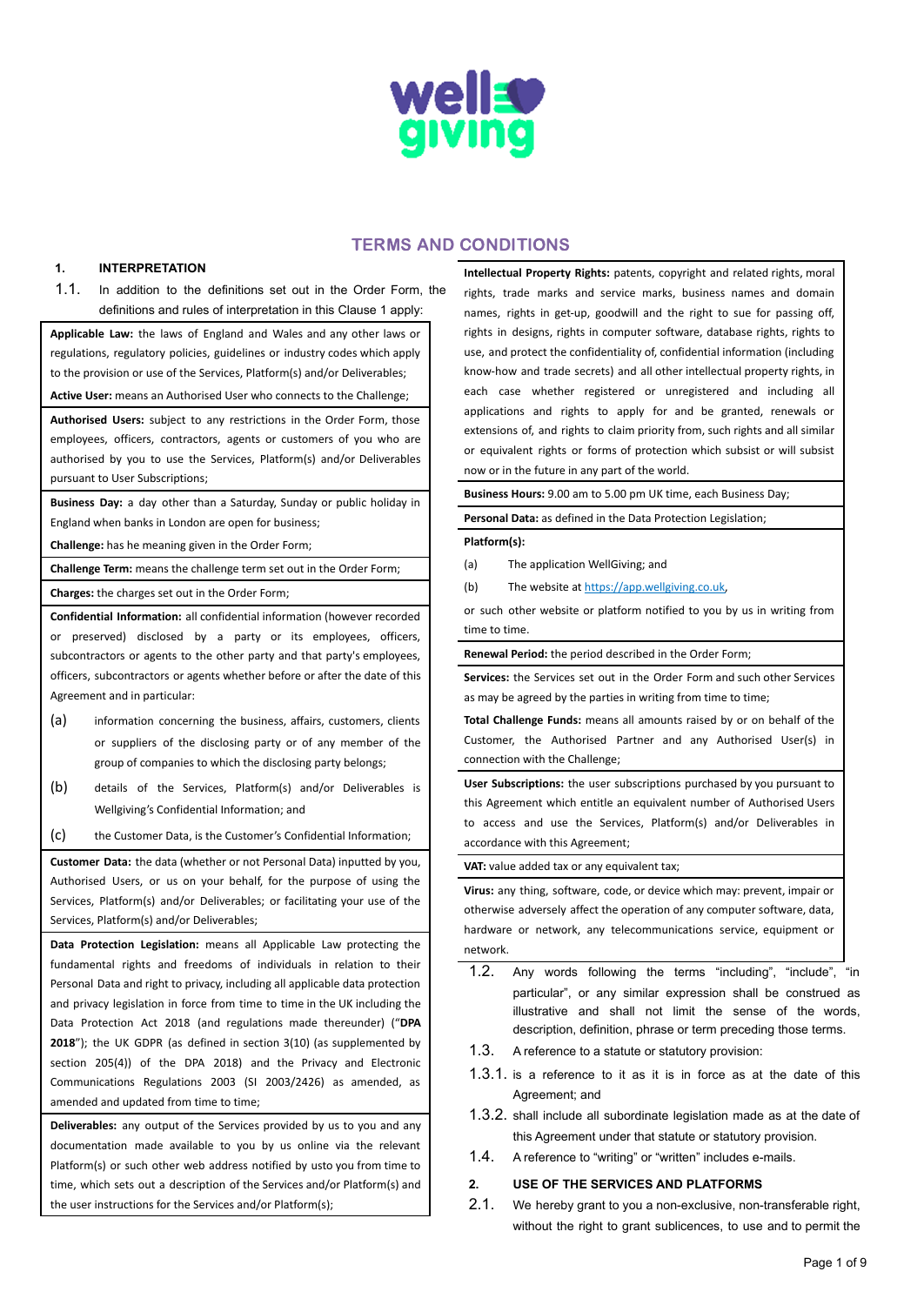

Authorised Users to use, the Services, Platform(s) and/or Deliverables during the Challenge Term. This right is granted:

2.1.1. solely for the purposes of you setting motivational exercise challenges for individuals you are involved with, as part of your internal operations;

# 2.1.2. subject to:

- (a) this Agreement; and
- (b) such User Subscriptions and acceptable use policies or other "end-user licence" agreements ("**EULA**") as We may reasonably include on the Platform(s) from time to time (save that such policies and agreements may not vary the Charges or impose any additional costs in respect of the use of the Platform(s)).
- 2.2. Where you are contracting on behalf of an Authorised Partner you agree to procure that they comply with this Agreement. You agree that you will be liable for any breach of this Agreement by any Authorised Partner or Authorised User and hereby indemnify us in respect of the same. Neither Authorised Partners nor Authorised Users are permitted to enforce this contract.
- 2.3. In relation to the Authorised Users, you undertake that:
- 2.3.1. the maximum number of Authorised Users that you authorise to access and use the Services, Platform(s) and/or Deliverables shall not exceed the number of User Subscriptions you have purchased from time to time:
- 2.3.2. you will not allow or suffer any User Subscription to be used by more than one individual Authorised User unless it has been reassigned in its entirety to another individual Authorised User, in which case the prior Authorised User shall no longer have any right to access or use the Services, Platform(s) and/or Deliverables;
- 2.3.3. each Authorised User shall keep a secure password for their use of the Services, Platform(s) and/or Deliverables, that such password shall be changed no less frequently than 12 weeks and that each Authorised User shall keep their password confidential;
- 2.3.4. you shall maintain a written, up to date list of current Authorised Users and provide such list to us within 5 Business Days of our written request at any time or times; and
- 2.3.5. if we discover that any password has been provided to any individual who is not an Authorised User, then without prejudice to our other rights, you shall promptly disable such passwords and we will not be required to issue any new passwords to any such individual.
- 2.4. You shall not, and shall procure that the Authorised Users do not:
- 2.4.1. access, store, distribute or transmit any Viruses, or any material during the course of your or their use of the Services, Platform(s) and/or Deliverables that:
	- (a) is harmful, threatening, defamatory, obscene, infringing, harassing, sexually explicit, or racially or ethnically offensive;
	- (b) promotes unlawful violence;
- (c) is discriminatory based on race, gender, colour, religious belief, sexual orientation, disability; or
- (d) is otherwise illegal or causes damage or injury to any person or property;
- 2.4.2. except as may be allowed by any Applicable Law which is incapable of exclusion by agreement between us and you and except to the extent expressly permitted under this Agreement:
	- (a) attempt to copy, modify, duplicate, create derivative works from, frame, mirror, republish, download, display, transmit, or distribute all or any portion of the Services, Platform(s) and/or Deliverables (as applicable) in any form or media or by any means; or
	- (b) attempt to de-compile, reverse compile, disassemble, reverse engineer or otherwise reduce to human-perceivable form all or any part of the Services;
- 2.4.3. access all or any part of the Services, Platform(s) and/or Deliverables in order to build a product or service which competes with the Services, Platform(s) and/or Deliverables;
- 2.4.4. use the Services, Platform(s) and/or Deliverables to provide services to third parties other than Authorised users granted access pursuant to this Agreement;
- 2.4.5. subject to Clause 13.7 (Assignment and Sub-Contracting), license, sell, rent, lease, transfer, assign, distribute, display, disclose, or otherwise commercially exploit, or otherwise make the Services, Platform(s) and/or Deliverables available to any third party except the Authorised Users; or
- 2.4.6. attempt to obtain, or assist third parties in obtaining, access to the Services, Platform(s) and/or Deliverables, other than as provided under this Clause 2 (or as otherwise agreed with us in writing).
- 2.5. We reserve the right, without liability or prejudice to our other rights, to:
- 2.5.1. disable your access to any Platform if you breach the provisions of this Agreement; and
- 2.5.2. disable any Authorised User's access to any Platform if the Authorised User breaches any provision of this Agreement or the EULA.
- 2.6. You shall use all reasonable endeavours to prevent any unauthorised access to, or use of, the Services, Platform(s) and/or Deliverables and, in the event of any such unauthorised access or use, promptly notify us.
- 2.7. The rights provided under this Clause 2 are granted to you only, and shall not be considered granted to any subsidiary or holding company of you.

### **3. ADDITIONAL USER SUBSCRIPTIONS**

3.1. Subject to Clause 3.2 and Clause 3.3, you may, from time to time, request to purchase additional User Subscriptions in excess of the number set out in the Order Form. If accepted, we shall grant access to the Services, Platform(s) and/or Deliverables to such additional Authorised Users in accordance with the provisions of this Agreement.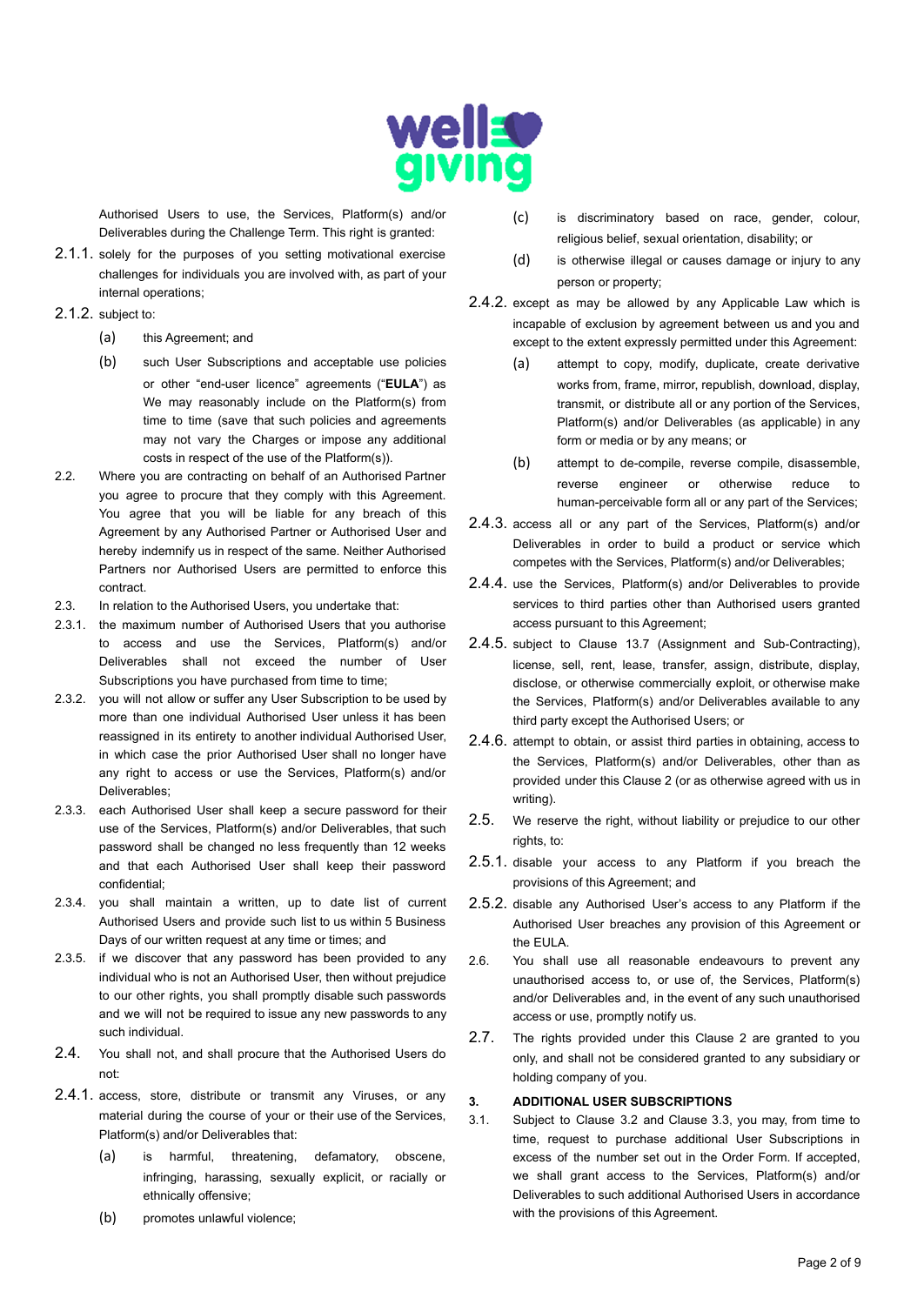

3.2. If you wish to purchase additional User Subscriptions, you shall notify us in writing. We shall evaluate such request for additional User Subscriptions and respond to you with approval or rejection of the request. Where we approve the request, we shall activate the additional User Subscriptions within 5 Business Days of our approval of your request.

# **4. CUSTOMER DATA**

- 4.1. Save as expressly set out in this Agreement, you shall:
- 4.1.1. own all right, title and interest in and to all of the Customer Data that is not Personal Data; and
- 4.1.2. have sole responsibility for the legality, reliability, integrity, accuracy and quality of all such Customer Data.
- 4.2. In the event of any loss or damage to Customer Data, your sole and exclusive remedy against us shall be for us to use reasonable commercial endeavours to restore the lost or damaged Customer Data from the latest back-up of such Customer Data maintained by us in accordance with the archiving procedure described in our Back-Up Policy.
- 4.3. We shall not be responsible for any loss, destruction, alteration or disclosure of Customer Data caused by any third party (except those third parties sub-contracted by us to perform services related to Customer Data maintenance and back-up for which we shall remain fully liable under Clause 4.11 below).
- 4.4. You agree that we may complete credit or other financial checks and retain and process the results of those checks when determining if and how to contract with you.

#### **Personal Data**

- 4.5. Each party will comply with all applicable requirements of the Data Protection Legislation. This Clause 4 is in addition to, and does not relieve, remove or replace, a party's obligations under the Data Protection Legislation.
- 4.6. Each party acknowledges that:
- 4.6.1. if we process any Personal Data on your behalf when performing obligations under this Agreement, you are the controller and we are the processor for the purposes of the Data Protection Legislation (where "**Controller**" and "**Processor**" have the meanings as defined in the Data Protection Legislation):
- 4.6.2. The scope, nature and purpose of processing by us, the duration of the processing and the types of Personal Data is as set out in our Privacy Policy. The data subjects are Authorised Users and any of your, or your Authorised Partner's agents and representatives.
- 4.7. Without prejudice to the generality of Clause 4.5 above, you will ensure that you have all necessary appropriate consents and notices in place to enable lawful transfer of the Personal Data to us for the duration and purposes of this Agreement so that we may lawfully use, process and transfer the Personal Data in accordance with this Agreement on your behalf.
- 4.8. Without prejudice to the generality of Clause 4.5 above, we shall, in relation to any Personal Data processed in

connection with the performance by us of our obligations under this Agreement:

- 4.8.1. process that Personal Data only on the written instructions of you or as otherwise required by Data Protection Legislation;
- 4.8.2. not transfer any Personal Data outside of the European Economic Area unless we comply with our obligations under the Data Protection Legislation by providing an adequate level of protection to any Personal Data that is transferred;
- 4.8.3. assist you, at your cost, in responding to any request from a Data Subject and in ensuring compliance with your obligations under the Data Protection Legislation with respect to security, breach notifications, impact assessments and consultations with supervisory authorities or regulators; and
- 4.8.4. notify you without undue delay on becoming aware of a Personal Data breach.
- 4.9. Each party shall ensure that it has in place appropriate technical and organisational measures to protect against:
- 4.9.1. unauthorised or unlawful processing of Personal Data; and
- 4.9.2. accidental loss or destruction of, or damage to, Personal Data, appropriate to the harm that might result from the unauthorised or unlawful processing or accidental loss, destruction or damage and the nature of the data to be protected, having regard to the state of technological development and the cost of implementing any measures.
- 4.10. Each party agrees that Wellgiving:
- 4.10.1. may appoint third party processors of Personal Data;
- 4.10.2. will enter into a written agreement with such third party processors substantially on that third party's standard terms of business, in accordance with the "EU Model Clauses" or otherwise incorporating terms which are substantially similar to those set out in this Clause 4; and
- 4.10.3. as between you and us, shall remain fully liable for all acts or omissions of any third party processor appointed by it pursuant to this Clause 4.11.

### **5. OUR OBLIGATIONS**

- 5.1. We warrant that:
- 5.1.1. during the Challenge Term, the Services will be provided to you with reasonable skill and care;
- 5.1.2. we will use commercially reasonable endeavours to make the Platform(s) available 24 hours a day, seven days a week, except for:
	- (a) reasonable planned maintenance; and
	- (b) unscheduled maintenance for the purposes of resolving urgent or critical issues;
- 5.1.3. where required to provide support services, we will provide you with our standard customer support services during Business Hours; and
- 5.1.4. we will maintain all necessary licences, consents, and permissions necessary for the performance of our obligations under this Agreement.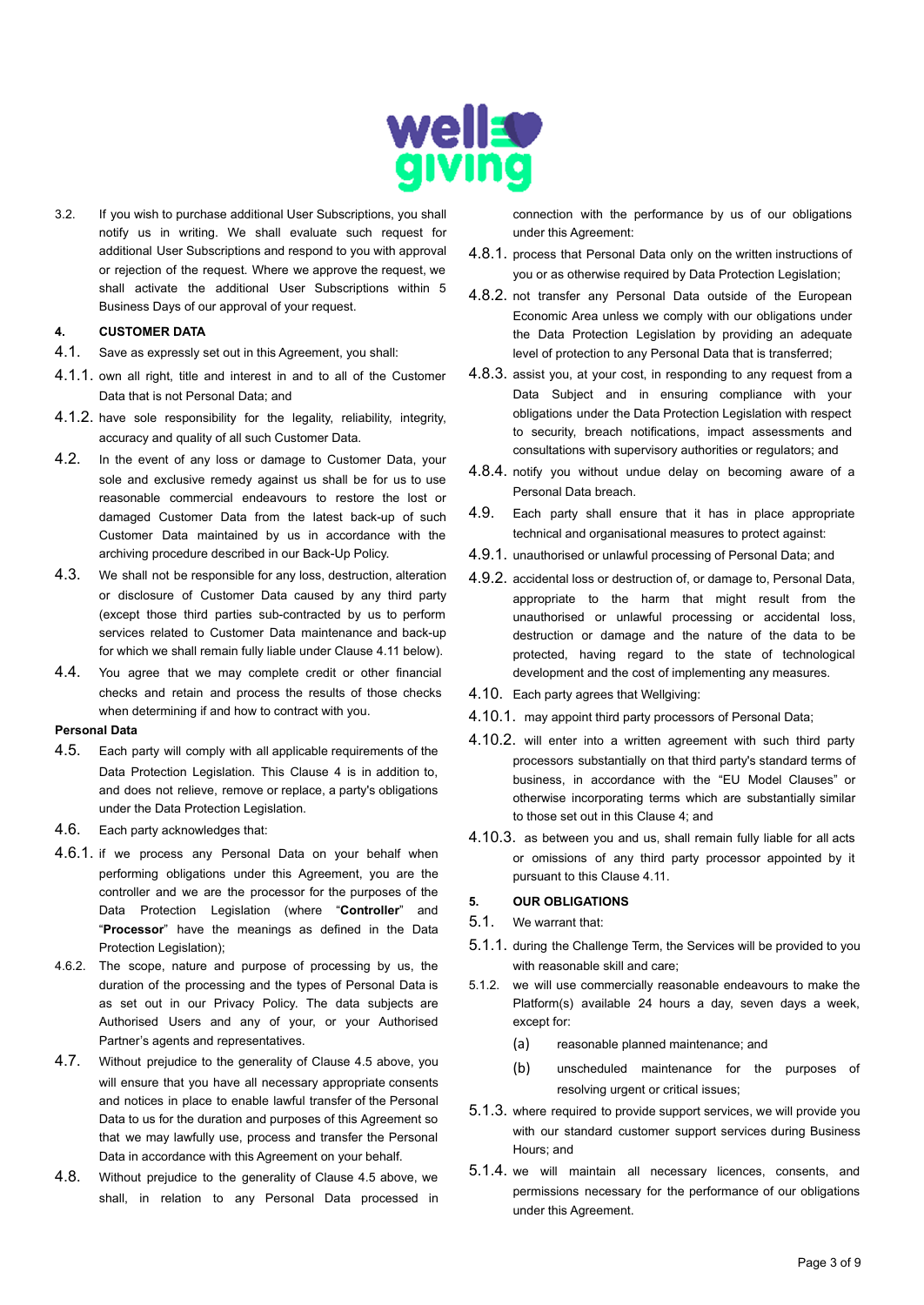

- 5.2. Clause 5.1 above shall not apply to the extent of any non-conformance which is caused by:
- 5.2.1. use of the Services, Platform(s) and/or Deliverables by you or Authorised Users contrary to our instructions; or
- 5.2.2. modification or alteration of the Services, Platform(s) and/or Deliverables by any party other than us or our duly authorised personnel.
- 5.3. We:
- 5.3.1. do not warrant that:
	- (a) your use of the Services, Platform(s) and/or Deliverables will be uninterrupted or error-free; or
	- (b) the Services, Platform(s) and/or Deliverables and/or the information obtained by you through them will meet your requirements; and
	- (c) the Services will be free from Viruses.
- 5.3.2. are not responsible for any delays, delivery failures, or any other loss or damage resulting from the transfer of data over the internet or other communications networks and facilities. You acknowledge that the Services, Platform(s) and/or Deliverables may be subject to limitations, delays and other problems inherent in the use of such communications facilities.
- 5.4. If the Services do not conform with Clauses 5.1 to 5.3 above, we shall, at our option and expense:
- 5.4.1. use all reasonable commercial endeavours to correct any such non-conformance promptly; or
- 5.4.2. provide you with an alternative means of accomplishing the desired performance.

Such correction or substitution constitutes your sole and exclusive remedy for any breach of the undertaking set out in Clause 5.1 above.

5.5. This Agreement shall not prevent us from entering into similar agreements with third parties, or from independently developing, using, selling or licensing documentation products and/or services which are similar to those provided under this Agreement.

## **6. CUSTOMER'S OBLIGATIONS**

- 6.1. You shall:
- 6.1.1. be solely responsible for administering charity donations in accordance with all charity points earned by Authorised Users via the Services / Platform(s) and shall provide us with any evidence of such donations made, as we may reasonably require from time to time:
	- (a) at the end of the Challenge Term; and
	- (b) thereafter to the extent any further donations are raised in connection with the Challenge;
- 6.1.2. provide us with:
	- (a) all necessary co-operation in relation to this Agreement; and
	- (b) all necessary access to information as may be required by us,

in order to provide the Services, including but not limited to Customer Data, security access information and configuration services;

- 6.1.3. comply with all Applicable Law with respect to your activities under and in relation to this Agreement;
- 6.1.4. carry out all other Customer responsibilities set out in this Agreement in a timely and efficient manner. In the event of any delays in your provision of such assistance as agreed by us and you, we may adjust any agreed timetable or performance/delivery schedule as reasonably necessary;
- 6.1.5. ensure that the Authorised Users use the Services, Platform(s) and/or Deliverables in accordance with the terms and conditions of this Agreement and shall be responsible for any Authorised User's breach of your obligations under this Agreement;
- 6.1.6. obtain and maintain all necessary licences, consents and permissions necessary for us, our employees, officers, subcontractors and agents to perform their obligations under this Agreement, including without limitation the Services;
- 6.1.7. ensure that your network and systems comply with the relevant specifications provided by us from time to time;
- 6.1.8. be, to the extent permitted by Applicable Law and except as otherwise expressly provided in this Agreement, solely responsible for procuring, maintaining and securing your network connections and telecommunications links (whether from your systems to our data centres or otherwise) and all problems, conditions, delays, delivery failures and all other loss or damage arising from or relating to your network connections or telecommunications links or caused by the internet;
- 6.1.9. in respect of individuals who are under 18 years old, who you permit to become Authorised Users:
	- (a) notify us in advance of granting such permission;
	- (b) procure that the parents or legal guardians of that individual register the Authorised User's account on the Platform(s) and by doing so give consent and assume responsibility for that individuals use of the Services, Platform(s) and/or Deliverables;
	- (c) provide us with evidence of your compliance with 6.1.9(b) above as we may require; and;
	- (d) be solely responsible for any loss or damage arising as a result of a failure to comply with this Clause 6.1.9.

### **7. CHARGES AND PAYMENT**

7.1. We will invoice you for the Charges after the end of the Challenge Term. In the event that the Charges are a fixed % of Challenge donations, we reserve the right to raise further invoices to capture income received after the end of the Challenge Term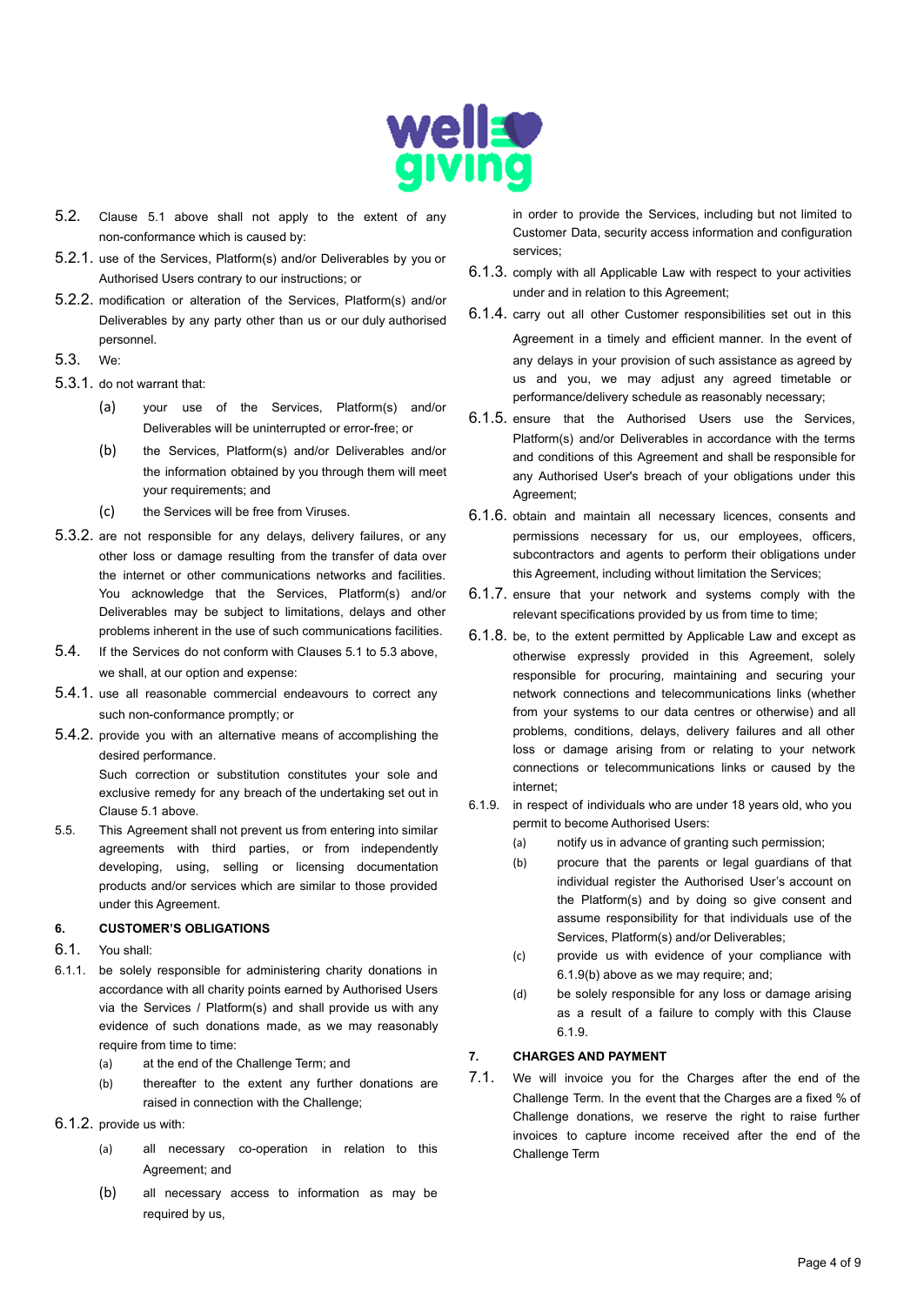

- 7.2. Unless otherwise stated in this Agreement, you will pay each invoice within 30 days of the date of invoice. You will also provide to us and maintain during the Challenge Term:
- 7.2.1. valid, up-to-date and complete credit card details which you authorise us to charge in accordance with the terms of this Agreement; or
- 7.2.2. where requested by us in writing, approved purchase order information acceptable to us; and
- 7.2.3. any other relevant valid, up-to-date and complete contact and billing details reasonably requested by us.
- 7.3. If we have not received payment within 20 Business Days after the due date, and without prejudice to any other rights and remedies of ours:
- 7.3.1. while the invoice(s) concerned remain unpaid, we may, without liability to you, disable your (and any Authorised User's) passwords, accounts and access to all or part of the Platform(s) and Services and shall be under no obligation to provide any or all of the Services, Platform(s) and/or Deliverables; and
- 7.3.2. interest shall accrue on a daily basis on such due amounts at an annual rate equal to 3% over the then current base lending rate of our bankers in the UK from time to time, commencing on the due date and continuing until fully paid, whether before or after judgment.
- 7.4. All amounts and charges stated or referred to in this Agreement:
- 7.4.1. shall be payable in pounds sterling;
- 7.4.2. are non-cancellable and non-refundable;
- 7.4.3. are exclusive of VAT, which shall be added to our invoice(s) at the appropriate rate; and
- 7.4.4. shall be paid in full without any set-off, counterclaim, deduction or withholding (other than any deduction or withholding of tax as required by Applicable Law).
- 7.5. If, at any time whilst using the Services, you exceed any amount of disk storage space as may be specified in the Deliverables, we will charge you, and you shall pay, us the relevant excess storage charges listed in the Deliverables.

### **8. INTELLECTUAL PROPERTY RIGHTS**

- 8.1.1. You acknowledge and agree that we and/or our licensors own all Intellectual Property Rights in the Services, Platform(s) and/or Deliverables and this Agreement does not grant you any rights to, under or in, any Intellectual Property Rights, or any other rights or licences in respect of the Services, Platform(s) and/or Deliverables.
- 8.2. We confirm that we have all the rights in relation to the Services, Platform(s) and/or Deliverables that are necessary to grant all the rights we purport to grant under, and in accordance with, the terms of this Agreement.

#### **9. CONFIDENTIALITY**

- 9.1. Each party may be given access to Confidential Information from the other party in order to perform its obligations under this Agreement. A party's Confidential Information shall not be deemed to include information that:
- 9.1.1. was, is or becomes publicly known other than through any act or omission of the receiving party in breach of this Agreement;
- 9.1.2. was available to the receiving party on a non-confidential basis before the disclosure;
- 9.1.3. was in the other party's lawful possession before the disclosure;
- 9.1.4. is lawfully disclosed to the receiving party by a third party without restriction on disclosure; or
- 9.1.5. is independently developed by the receiving party.
- 9.2. Save as expressly set out in this Agreement, each party shall hold the other's Confidential Information in confidence and not make the other's Confidential Information available to any third party or use the other's Confidential Information for any purpose other than the implementation of this Agreement.
- 9.3. Each party shall take all reasonable steps to ensure that each other's Confidential Information to which it has access is not disclosed or distributed by its employees, officers, subcontractors or agents in violation of the terms of this Agreement.
- 9.4. Each party may disclose Confidential Information to the extent such Confidential Information is required to be disclosed by Applicable Law, by any governmental or other regulatory authority or by a court or other authority of competent jurisdiction, provided that, to the extent it is legally permitted to do so, it gives the other party as much notice of such disclosure as possible and, where notice of disclosure is not prohibited and is given in accordance with this Clause 9.4, it takes into account the reasonable requests of the other party in relation to the content of such disclosure.
- 9.5. Notwithstanding Clause 3 (Customer Data) and Clauses 9.1 to 9.4 above, you agree that we may:
- 9.5.1. publicise our relationship with you, including by reference in any marketing materials, tenders, company statements, so long as such publicity does not divulge any Customer Data or details of the Charges; and
- 9.5.2. where the relevant Customer Data has been aggregated and anonymised in accordance with good industry practice, review, collect, process, disclose and sell all or any part of it both:
	- (a) internally and to members of our group (whether for training purposes, to improve our customer support, for the completion of improvements to the Services, Platform(s) and/or Deliverables or otherwise); and
	- (b) to third parties.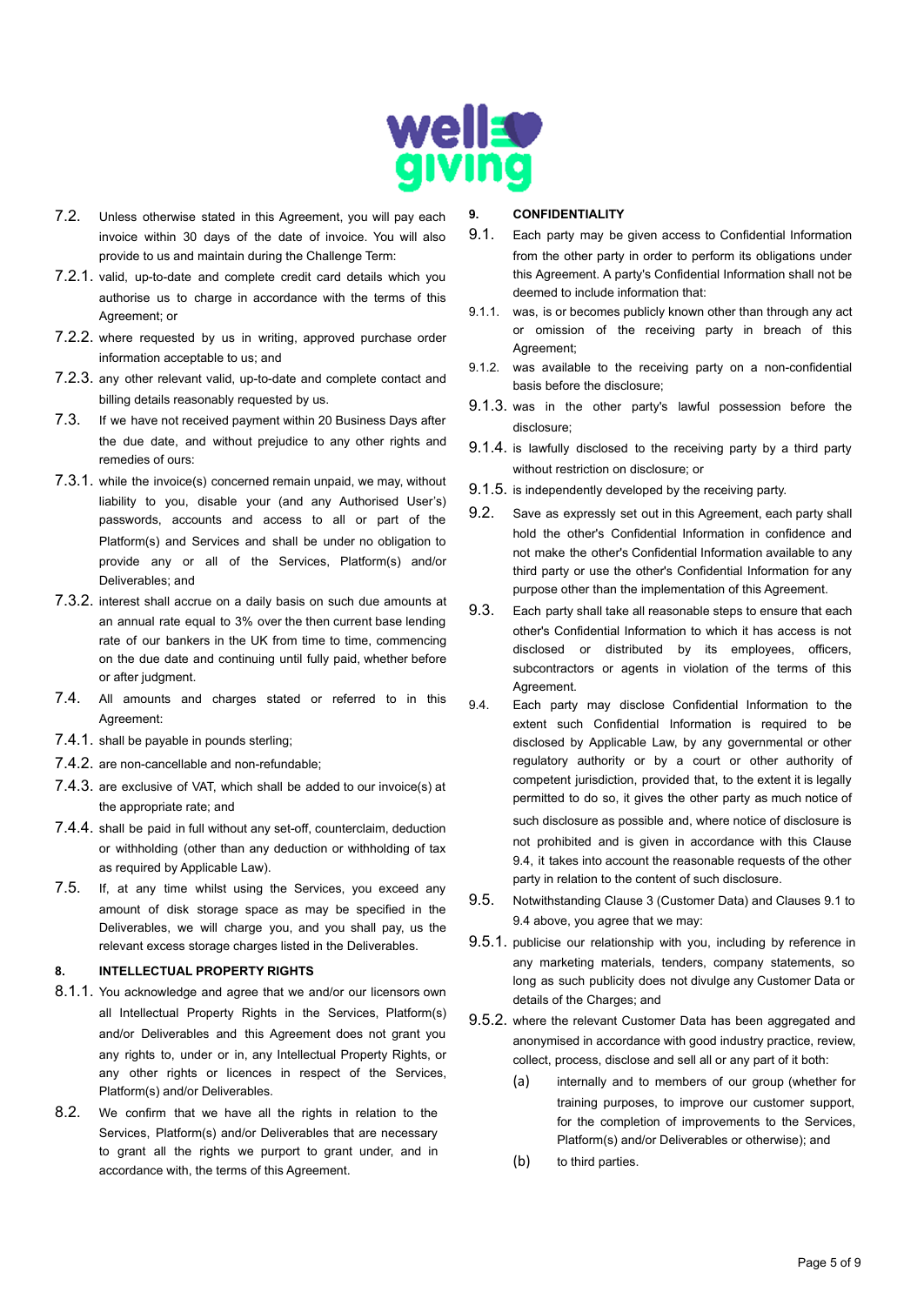

- 9.6. You acknowledge that details of the Services, and the results of any performance tests of the Services, constitute our Confidential Information.
- 9.7. We acknowledge that the Customer Data is your Confidential Information.
- 9.8. The above provisions of this Clause 9 shall survive termination of this Agreement, however arising.

### **10. INDEMNITY**

- 10.1. You shall defend, indemnify and hold us harmless against claims, actions, proceedings, losses, damages, expenses and costs (including without limitation court costs and reasonable legal fees) arising out of or in connection with your use of the Services, Platform(s) and/or Deliverables, provided that:
- 10.1.1. you are given prompt notice of any such claim;
- 10.1.2. we provide reasonable co-operation to you in the defence and settlement of such claim, at your expense; and
- 10.1.3. you are given sole authority to defend or settle the claim.
- 10.2. We shall defend you, your officers, directors and employees against any claim that the Services, Platform(s) and/or Deliverables infringes any Intellectual Property Rights effective in the United Kingdom as of the Effective Date or right of confidentiality, and shall indemnify you for any amounts awarded against you in judgment or settlement of such claims, provided that:
- 10.2.1. We are given prompt notice of any such claim;
- 10.2.2. We are given sole authority to defend or settle the claim; and
- 10.2.3. you provide reasonable co-operation to us in the defence and settlement of such claim, at our expense.
- 10.3. In the defence or settlement of any claim, we may procure the right for you to continue using the relevant Services, Platform(s) and/or Deliverables, replace or modify the relevant Services, Platform(s) and/or Deliverables so that they become non-infringing, or if such remedies are not reasonably available, terminate this Agreement on 2 Business Days notice to you without any additional liability or obligation to pay liquidated damages or other additional costs to you.
- 10.4. In no event shall we, our employees, officers, sub-contractors or agents be liable to you to the extent that the alleged infringement is based on:
- 10.4.1. a modification of the Services, Platform(s) and/or Deliverables by anyone other than us;
- 10.4.2. your (and any Authorised User's) use of the Services, Platform(s) and/or Deliverables in a manner contrary to this Agreement or the instructions given to you by us; or
- 10.4.3. your (and any Authorised User) use of the Services, Platform(s) and/or Deliverables after notice of the alleged or actual infringement from us or any appropriate authority.
- 10.5. This Clause 10, subject to Clause 11.3 (Limitation of Liability), states your sole and exclusive rights and remedies, and our (including our employees, officers, sub-contractors and agents) entire obligations and liability, for infringement of any Intellectual Property Rights or right of confidentiality.

### **11. LIMITATION OF LIABILITY**

- 11.1. Except as expressly and specifically provided in this Agreement:
- 11.1.1. you assume sole responsibility for results obtained from the use of the Services, Platform(s) and/or Deliverables by you, and for conclusions drawn from such use. We shall have no liability for any damage caused by errors or omissions in any information, instructions or scripts you provide to us in connection with the Services, Platform(s) and/or Deliverables, or any actions taken by us at your direction;
- 11.1.2. all warranties, representations, conditions and all other terms of any kind whatsoever implied by statute or common law are, to the fullest extent permitted by Applicable Law, excluded from this Agreement; and
- 11.1.3. the Services, Platform(s) and/or Deliverables are provided to you on an "as is" basis
- 11.2. Nothing in this Agreement excludes our liability:
- 11.2.1. for death or personal injury caused by our negligence; or
- 11.2.2. for fraud or fraudulent misrepresentation.
- 11.3. Subject to Clause 11.1 and Clause 11.2 above:
- 11.3.1. We shall not be liable whether in tort (including for negligence or breach of statutory duty), contract, misrepresentation, restitution or otherwise for any loss of profits, sales, business, anticipated savings or agreements, loss of or depletion of goodwill and/or similar losses, loss or corruption of software, data or information, pure economic loss or any special, indirect or consequential loss, costs, damages, charges or expenses however arising under this Agreement; and
- 11.3.2. Our total aggregate liability in contract (including in respect of tort (including negligence or breach of statutory duty), misrepresentation, restitution or otherwise, arising in connection with the performance or contemplated performance of this Agreement shall be limited to the total Charges paid to us by you during the 12 months immediately preceding the date on which the claim arose.

# **12. TERM AND TERMINATION**

### 12.1. Unless:

12.1.1. stated otherwise in the "Renewal Period" section of the Order Form; or

#### 12.1.2. terminated earlier in accordance this Clause 12,

this Agreement shall commence on the Effective Date and shall continue for the Challenge Term except:

- (a) to the extent either party gives the other party not less than 60 days' written notice to expire on the date of the expiry of the Initial Term or then current Renewal Period, in which case this entire Agreement shall terminate upon that expiry date; or
- (b) if otherwise terminated in accordance with this Agreement; or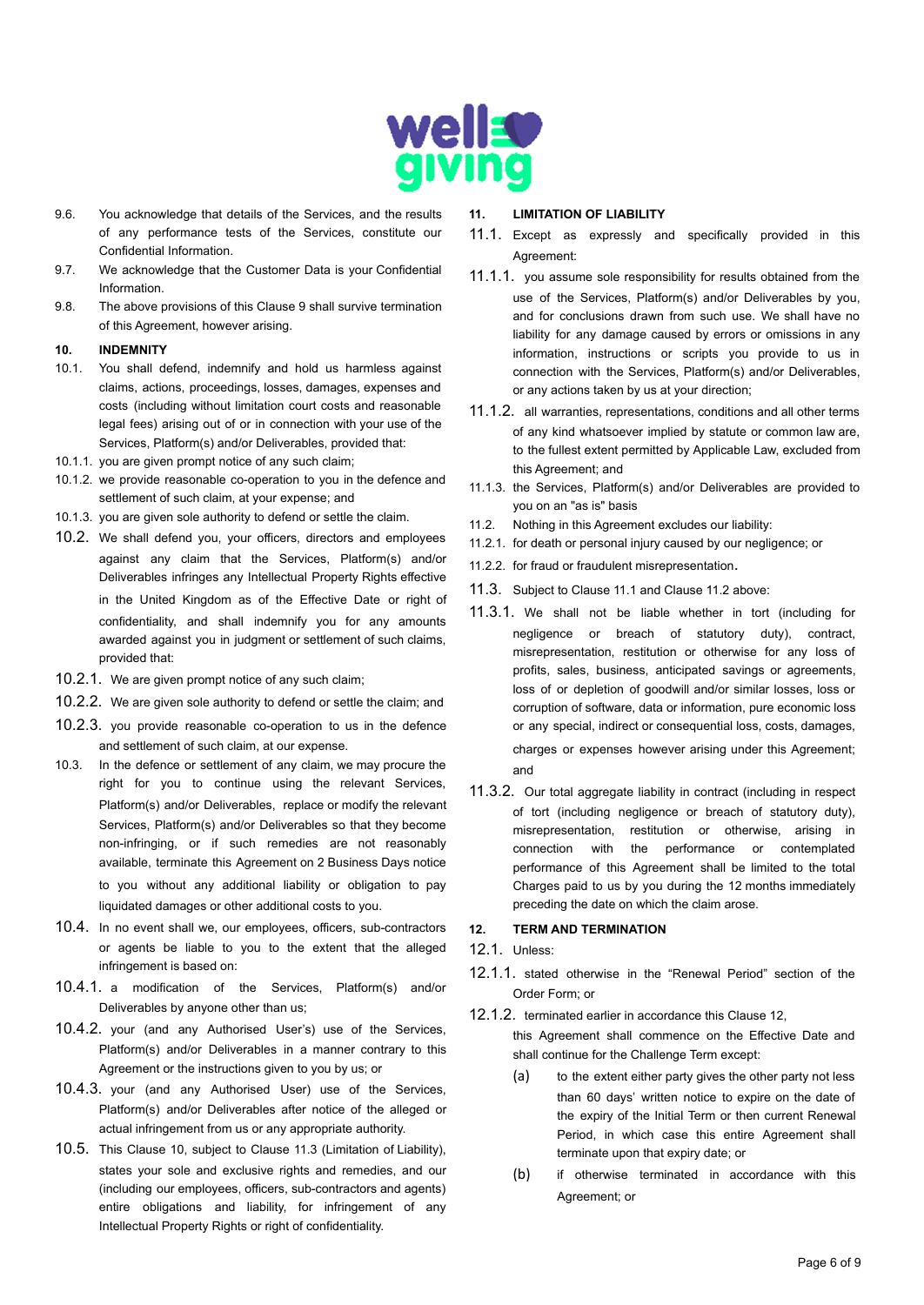

- (c) to the extent that provisions of this Agreement are expressly or by implication required to survive the termination or expiry of this Agreement.
- 12.2. Without affecting any other right or remedy available to it, either party may terminate this Agreement with immediate effect by giving written notice to the other party if:
- 12.2.1. the other party fails to pay any amount due under this Agreement on the due date for payment and remains in default not less than 10 Business Days after being notified in writing to make such payment;
- 12.2.2. the other party commits a material breach of any other term of this Agreement which breach is irremediable or (if such breach is remediable) fails to remedy that breach within a period of 20 Business Days after being notified in writing to do so;
- 12.2.3. the other party suspends payment of its debts, is unable to pay its debts as they fall due or admits inability to pay its debts or is deemed unable to pay its debts within the meaning of section 123 of the Insolvency Act 1986;
- 12.2.4. the other party commences negotiations with all or any class of its creditors with a view to rescheduling any of its debts, or makes a proposal for or enters into any compromise or arrangement with its creditors other than for the sole purpose of a scheme for a solvent amalgamation of that other party with one or more other companies or the solvent reconstruction of that other party;
- 12.2.5. the other party applies to court for, or obtains, a moratorium under Part A1 of the Insolvency Act 1986;
- 12.2.6. a petition is filed, a notice is given, a resolution is passed, or an order is made, for or in connection with the winding up of that other party other than for the sole purpose of a scheme for a solvent amalgamation of that other party with one or more other companies or the solvent reconstruction of that other party;
- 12.2.7. an application is made to court, or an order is made, for the appointment of an administrator, or if a notice of intention to appoint an administrator is given or if an administrator is appointed, over the other party (being a company, partnership or limited liability partnership);
- 12.2.8. the holder of a qualifying floating charge over the assets of that other party (being a company or limited liability partnership) has become entitled to appoint or has appointed an administrative receiver;
- 12.2.9. a person becomes entitled to appoint a receiver over the assets of the other party or a receiver is appointed over the assets of the other party;
- 12.2.10. a creditor or encumbrancer of the other party attaches or takes possession of, or a distress, execution, sequestration or other such process is levied or enforced on or sued against, the whole or any part of the other party's assets and such attachment or process is not discharged within 14 days;
- 12.2.11. any event occurs, or proceeding is taken, with respect to the other party in any jurisdiction to which it is subject that has an

effect equivalent or similar to any of the events mentioned in Clause 12.2.3 to Clause 12.2.10 (inclusive);

- 12.2.12. the other party suspends or ceases, or threatens to suspend or cease, carrying on all or a substantial part of its business;
- 12.2.13. the other party's financial position deteriorates so far as to reasonably justify the opinion that its ability to give effect to the terms of this Agreement is in jeopardy; or
- 12.2.14. there is a change of control of the other party (within the meaning of section 1124 of the Corporation Tax Act 2010).
- 12.3. Without affecting any other right or remedy available to us, we may terminate this Agreement with immediate effect by giving written notice to you, if you:
- 12.3.1. fail (on any single or continuing basis) to process any or all Challenge donations, or provide us with evidence of the same in accordance with your obligations at Clause 6.1.1;
- 12.3.2. fail to comply with your obligations under Clause 6.1.9.
- 12.4. On termination of this Agreement for any reason:
- 12.4.1. all licences granted under this Agreement shall immediately terminate;
- 12.4.2. you shall immediately cease all use of the Services, Platform(s) and/or Deliverables;
- 12.4.3. each party shall return to the other party at its own expense and make no further use of, any equipment, property, documentation and other items (and all copies of them) belonging to the other party;
- 12.4.4. We may destroy or otherwise dispose of any of the Customer Data and / or the Deliverables in our possession, unless we receive, no later than 10 days after the date of termination, a written request for the delivery to you of the then most recent back-up of the Customer Data and/or any applicable Deliverables. We shall use reasonable commercial endeavours to deliver the back-up to you within 30 days of our receipt of such a written request, provided that you have, at that time paid all sums outstanding at and resulting from termination (whether or not due at the date of termination), agreed to pay such sums as we may specify in respect of any reasonable expenses incurred by us in returning or disposing of Customer Data and/or any applicable Deliverables.
- 12.4.5. any provision of this Agreement that expressly or by implication is intended to come into or continue in force on or after termination or expiry of this Agreement shall remain in full force and effect; and
- 12.4.6. any rights, remedies, obligations or liabilities of either party that have accrued up to the date of termination including the right to claim damages in respect of any breach of the agreement which existed at or before the date of termination shall not be affected or prejudiced.

# **13. GENERAL**

#### 13.1. **Force Majeure:**

13.1.1. We shall have no liability to you under this Agreement if we are prevented from or hindered or delayed in performing our obligations under this Agreement (in whole or in part), or if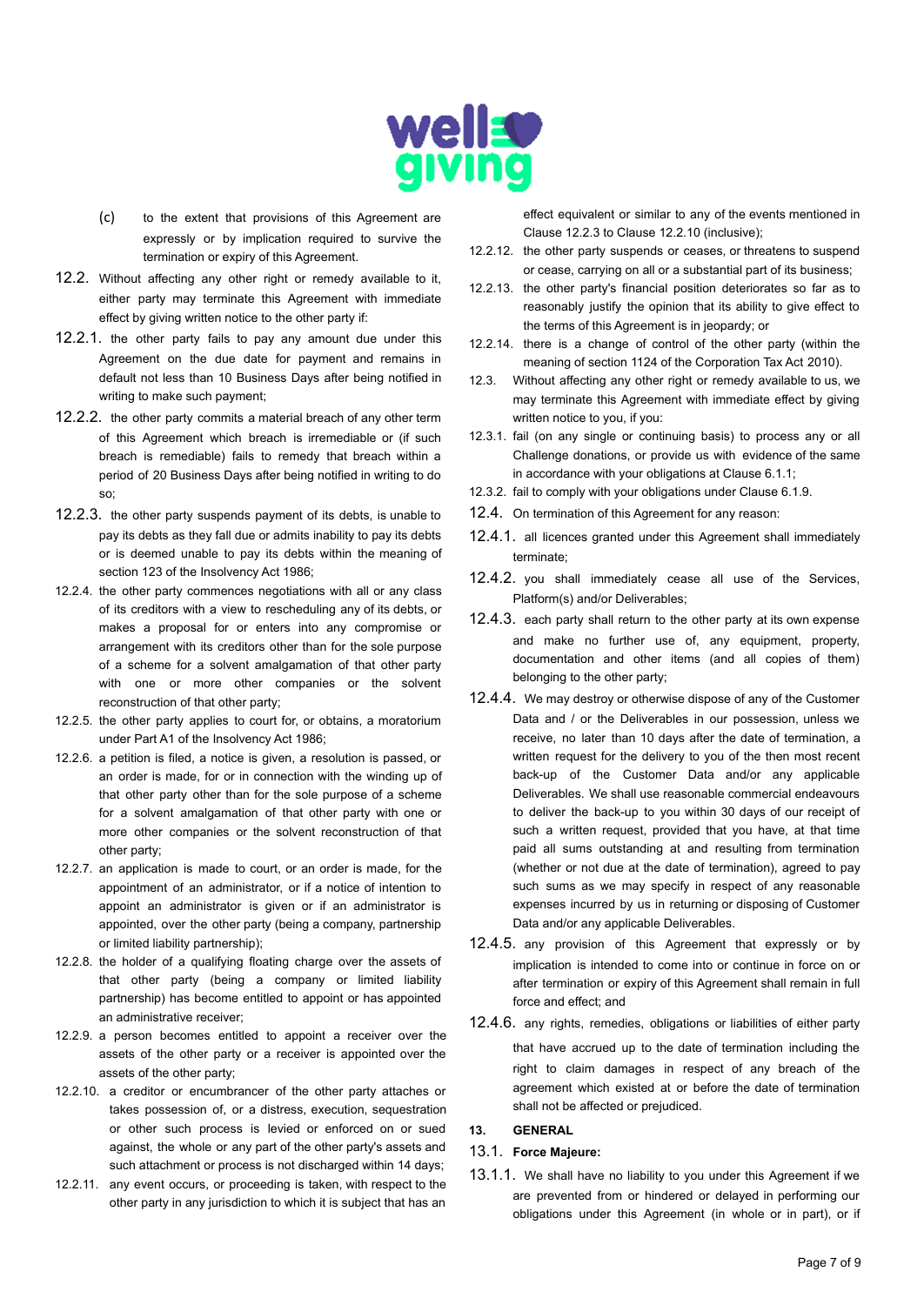

performing our obligations under this Agreement is rendered more onerous (in whole or in part), or from carrying on our business, by acts, events, omissions or accidents beyond our reasonable control (a "**Force Majeure Event**").

- 13.1.2. Force Majeure Events shall include:
	- (a) strikes or other industrial disputes (whether involving our workforce or the workforce of any other party);
	- (b) failure of a utility service, transport network or communications network or facility;
	- (c) failure of one or more data centres;
	- (d) acts of God;
	- (e) government actions;
	- (f) pandemic, epidemic or other notifiable disease or public health emergency;
	- (g) the imposition of travel restrictions;
	- (h) terrorism, war, riot, civil commotion, malicious damage;
	- (i) compliance with Applicable Law or any governmental order, rule, regulation or direction (including those caused directly or indirectly by the coronavirus (COVID-19) outbreak);
	- (j) accident;
	- (k) breakdown of equipment (electronic or otherwise);
	- (l) fire, flood, storm or other natural disaster;
	- (m) default of suppliers or sub-contractors; or
	- (n) import or export regulations or embargoes.
- 13.1.3. The occurrence of a Force Majeure Event shall not release you from your obligation to pay any sum due under the terms of this Agreement.
- 13.2. **Conflict:** If there is an inconsistency between any parts of this Agreement they shall prevail in the following order:
- 13.2.1. Order Form; and
- 13.2.2. Terms and Conditions.

### 13.3. **Notices:**

- 13.3.1. Any notice required to be given under this Agreement shall be in writing and shall be:
	- (a) delivered by hand or sent by pre-paid first-class post or recorded delivery post to the other party at its address set out in this Agreement, or such other address as may have been notified by that party for such purposes; or
	- (b) sent by e-mail to any e-mail address provided for the purpose by the other party (which includes any e-mail address used or provided by you when negotiating this Agreement).

# 13.3.2. A notice:

(a) delivered by hand shall be deemed to have been received when delivered (or if delivery is not in business hours, at 9.00 am on the first Business Day following delivery);

- (b) sent by pre-paid first-class post or recorded delivery post shall be deemed to have been received at the time at which it would have been delivered in the normal course; and
- (c) sent by e-mail shall be deemed to have been received at the time of transmission.
- 13.3.3. This Clause 13.3 does not apply to the service of any proceedings or any documents in any legal action or, where applicable, any arbitration or other method of dispute resolution.
- 13.4. **Variation:** No variation of this Agreement shall be effective unless it is agreed by the parties in writing.

### 13.5. **Waiver:**

13.5.1. No failure or delay by a party to exercise any right or remedy provided under this Agreement or by Applicable Law shall constitute a waiver of that or any other right or remedy, nor shall it prevent or restrict the further exercise of that or any other right or remedy. No single or partial exercise of such right or remedy shall prevent or restrict the further exercise of that or any other right or remedy.

## 13.6. **Entire Agreement:**

- 13.6.1. This Agreement constitutes the entire agreement between the parties and supersedes and extinguishes all previous agreements, promises, assurances, warranties, representations and understandings between them, whether written or oral, relating to its subject matter.
- 13.6.2. Each party acknowledges that in entering into this Agreement it does not rely on, and shall have no remedies in respect of, any statement, representation, assurance or warranty (whether made innocently or negligently) that is not set out in this Agreement.
- 13.6.3. Each party agrees that it shall have no claim for innocent or negligent misrepresentation or negligent misstatement based on any statement in this Agreement.

# 13.7. **Assignment And Sub-Contracting:**

- 13.7.1. You shall not, without our prior written consent, assign, transfer, charge, sub-contract or deal in any other manner with all or any of your rights or obligations under this Agreement.
- 13.7.2. We may at any time assign, transfer, charge, sub-contract or deal in any other manner with all or any of our rights or obligations under this Agreement.
- 13.8. **Third Party Rights:** This Agreement does not confer any rights on any person or party (other than the parties to this Agreement and, where applicable, their successors and permitted assigns) pursuant to the Contracts (Rights of Third Parties) Act 1999.
- 13.9. **Governing Law and Jurisdiction:** This Agreement and any dispute or claim arising out of or in connection with it or its subject matter or formation (including non-contractual disputes or claims) shall be governed by and construed in accordance